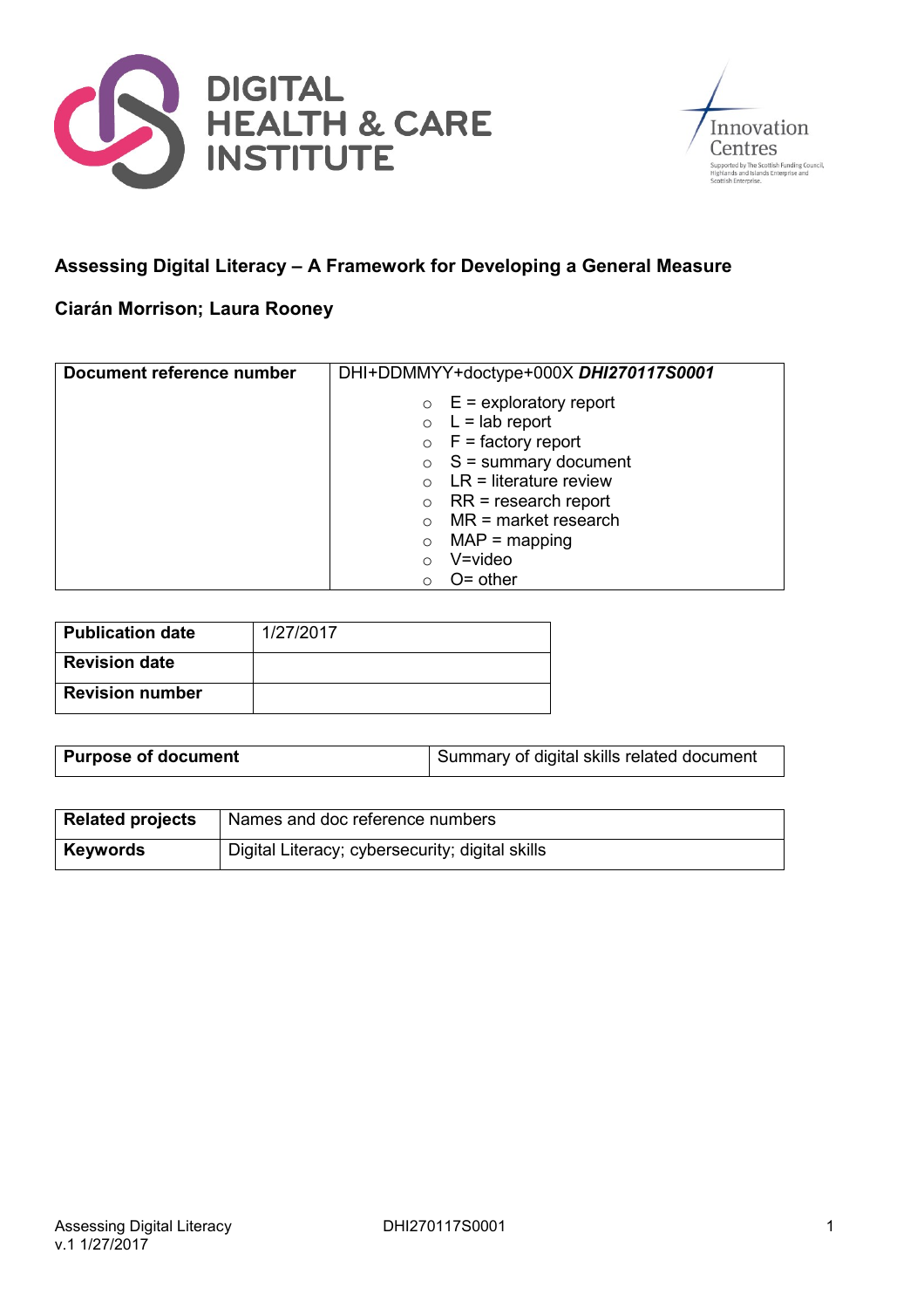



#### **Assessing Digital Literacy – A Framework for Developing a General Measure**

Courtney Hunt, John T. Miller

Association for Talent Development

March 2015

### **Defining Digital Literacy**

The American Library Association and Wikipedia provide solid working definitions of digital literacy. "A digitally literate person will possess a range of digital skills, knowledge of the basic principles of computing devices, skills in using computer networks, an ability to engage in online communities and social networks while adhering to behavioural protocols, be able to find, capture and evaluate information, an understanding of the societal issues raised by digital technologies (such as big data), and possess critical thinking skills."

### **Assessing Digital Literacy—Four Components and Three Focal Areas**

Workplace digital literacy is comprised of four hierarchical components:

- **Digital era concepts**. Focuses primarily on job-related communication and collaboration, such as platforms, channels, content creation and curation, crowdsourcing, cloud computing, and cybersecurity.
- **Digital tools and systems**. Digital tools include emails, instant messaging, Microsoft Office Suite, photo and video editors. Systems include software applications developed for specific purposes, such as accounting, business intelligence and learning management.
- **Social technology features**, platforms, and tools. Social technology includes blogs, customised aggregators, dashboards and portals, discussion forums, media sharing, user-generated profiles and wikis.
- **Digital engagement skills and tactics**. This component focuses on the skills required to use social and digital technologies efficiently, as well as the necessary judgement to use them effectively.